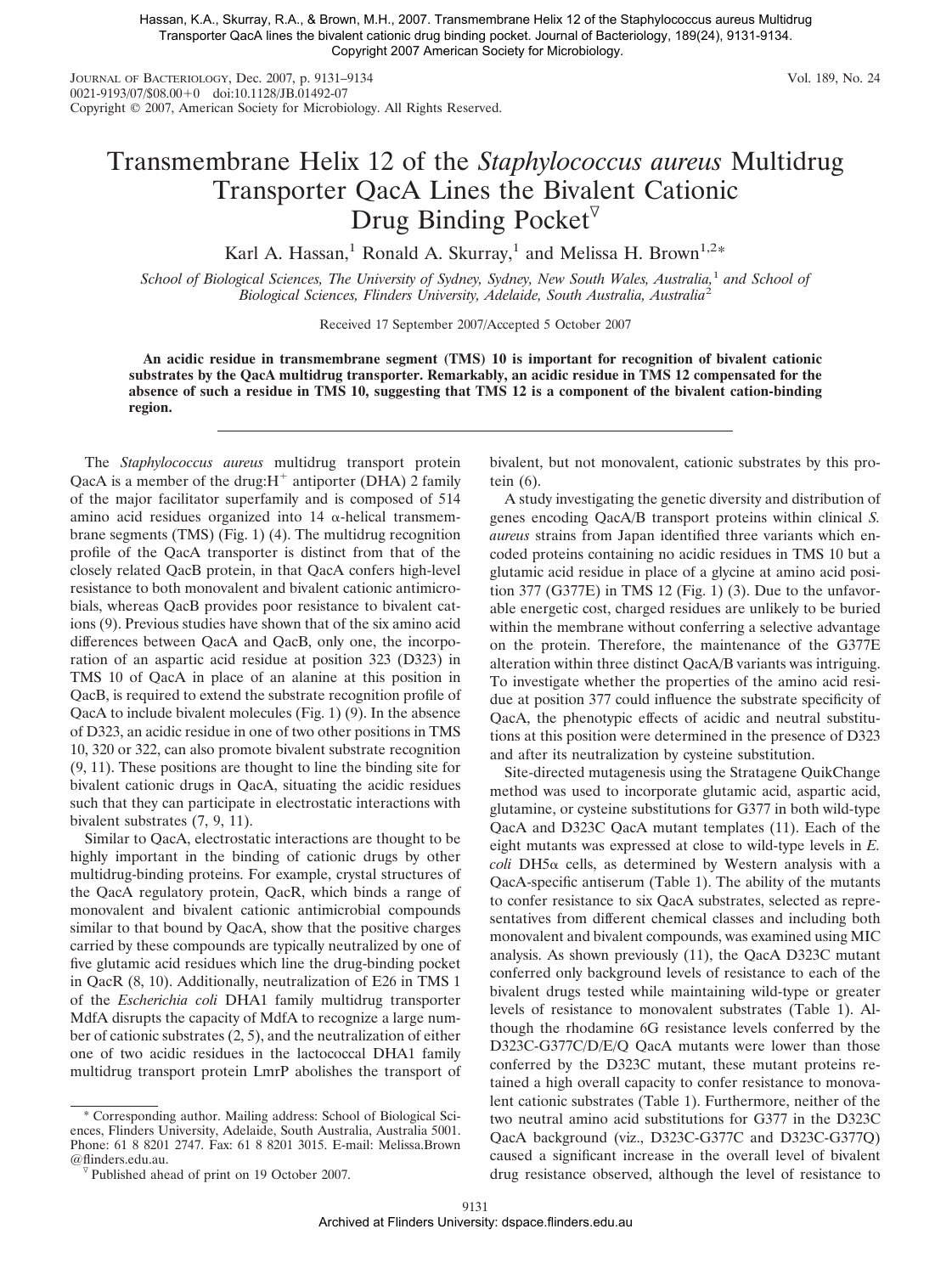Hassan, K.A., Skurray, R.A., & Brown, M.H., 2007. Transmembrane Helix 12 of the Staphylococcus aureus Multidrug Transporter QacA lines the bivalent cationic drug binding pocket. Journal of Bacteriology, 189(24), 9131-9134. Copyright 2007 American Society for Microbiology.

9132 NOTES J. BACTERIOL.



FIG. 1. Schematic topological representation of the QacA transport protein based on results of hydropathy analysis and limited solvent accessibility studies (11). The TMS are enclosed by gray shaded boxes and are numbered 1 to 14. The locations of D323 and L333 in TMS 10 and G377 in TMS 12 are indicated.

dequalinium conferred by these mutants was slightly above background (Table 1). In contrast, the G377E and particularly the G377D amino acid substitutions restored significant levels of dequalinium and chlorhexidine resistance and low levels of pentamidine resistance to strains with the D323C mutant protein (Table 1). Therefore, an acidic residue at amino acid position 377 in TMS 12 can functionally compensate for the absence of an acidic residue in TMS 10 to promote QacAmediated bivalent drug resistance. Interestingly, the incorporation of G377C/D/E/Q substitutions in wild-type QacA caused a reduction in resistance to the majority of representative compounds (Table 1), suggesting that the amino acid residue at position 377 could be a general influence in determining the QacA multidrug recognition profile.

To further characterize the mutant QacA transport proteins, each was examined for its capacity to promote the efflux of representative monovalent (ethidium) and bivalent (DAPI [4',6'-diamidino-2-phenylindole]) substrates from *E. coli*, as

|  | TABLE 1. Relative expression and resistance capacities of QacA mutant proteins |  |  |  |  |
|--|--------------------------------------------------------------------------------|--|--|--|--|
|--|--------------------------------------------------------------------------------|--|--|--|--|

| OacA mutation  | Relative expression<br>(% of wild-type QacA) $c$ | Relative MIC of substrate <sup><i>a,b</i></sup> |             |            |            |           |           |  |
|----------------|--------------------------------------------------|-------------------------------------------------|-------------|------------|------------|-----------|-----------|--|
|                |                                                  | Monovalent                                      |             |            | Bivalent   |           |           |  |
|                |                                                  | $Et$ (dye)                                      | $R6G$ (dye) | $Bc$ (Qac) | $Dq$ (Qac) | $Pe$ (Dd) | Ch (Bg)   |  |
| Wild-type QacA | 100                                              | $100(250)^d$                                    | 100(800)    | 100(30)    | 100(200)   | 100(250)  | 100(4.25) |  |
| No OacA        | $NA^e$                                           | 15                                              | 45          | 50         | 15         | 35        | 10        |  |
| D323C          | 137                                              | 200                                             | 100         | 100        | 15         | 40        | 10        |  |
| D323C-G377C    | 83                                               | 140                                             | 90          | 100        | 40         | 40        | 10        |  |
| D323C-G377D    | 110                                              | 200                                             | 70          | 100        | 105        | 65        | 85        |  |
| D323C-G377E    | 109                                              | 100                                             | 55          | 100        | 70         | 50        | 60        |  |
| D323C-G377O    | 123                                              | 180                                             | 65          | 90         | 30         | 40        | 15        |  |
| G377C          | 74                                               | 40                                              | 70          | 100        | 75         | 50        | 50        |  |
| G377D          | 110                                              | 70                                              | 70          | 100        | 70         | 40        | 50        |  |
| G377E          | 108                                              | 60                                              | 55          | 75         | 40         | 35        | 25        |  |
| G377O          | 111                                              | 70                                              | 55          | 85         | 45         | 40        | 35        |  |

a MICs were determined in *E. coli* DH5α cells expressing QacA proteins as previously described (7). Values are percentages of the MIC for strains expressing wild-type QacA and are averages of at least two separate experiments.<br><sup>b</sup> Abbreviations, Qac, quaternary ammonium compound; Dd, diamidine; Bg, biguanidine; Et, ethidium; R6G, rhodamine 6G; Bc; benzalkonium; Dq, dequalinium

Pe, pentamidine; Ch, chlorhexidine. *<sup>c</sup>* Percentage wild-type QacA expression levels are the average of five Western blot analyses.

*d* Values in parentheses are resistance levels conferred by wild-type QacA ( $\mu$ g/ml). <sup>*e*</sup> NA, not applicable.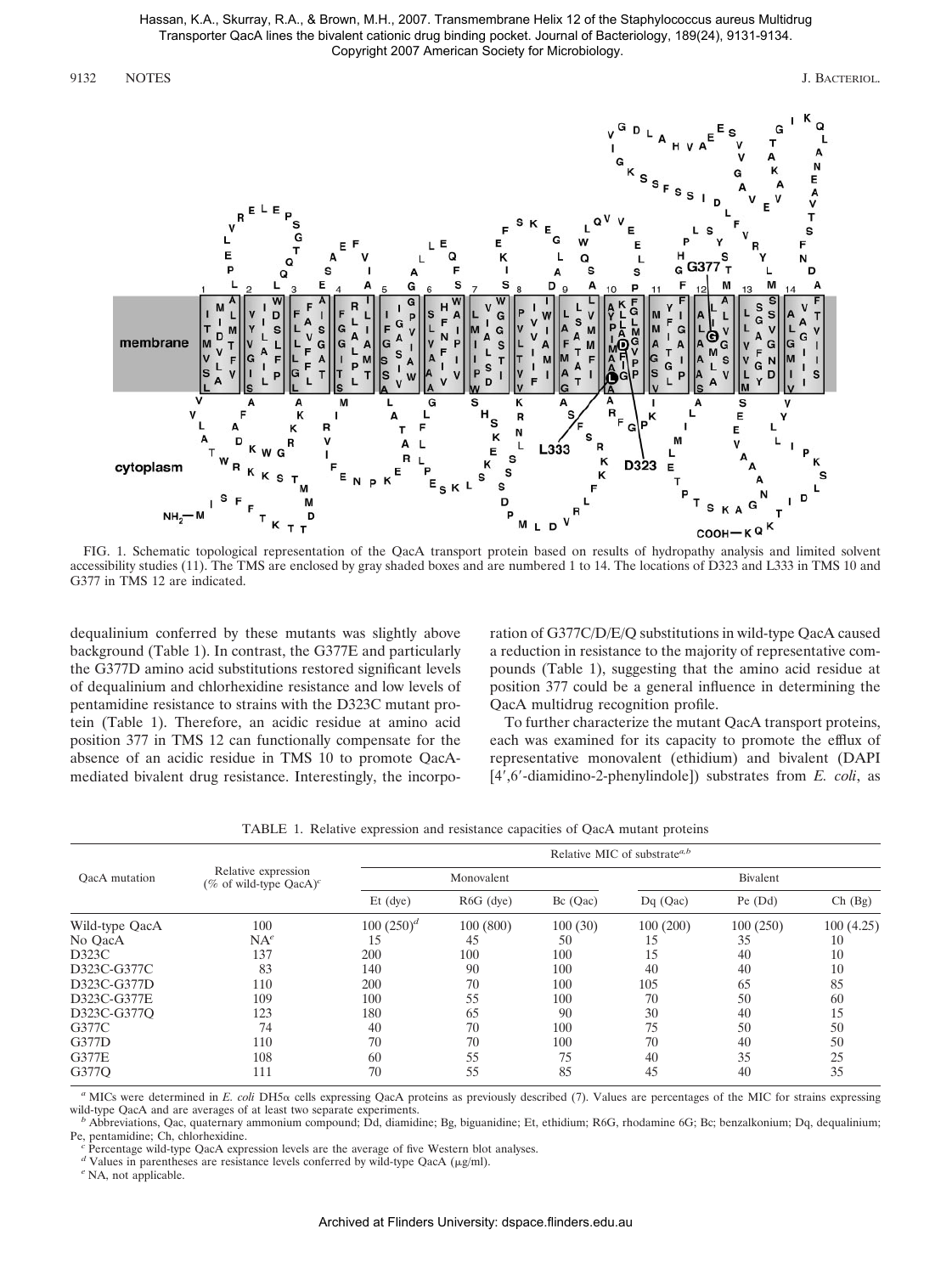

FIG. 2. Transport mediated by mutant QacA proteins. *E. coli* DH5 $\alpha$  cells expressing G377 mutants of QacA D323C (A and C) or wild-type QacA (B and D) were loaded with either  $8 \mu M$  DAPI (A and B) or 15  $\mu$ M ethidium (C and D), and efflux was monitored fluorometrically. The curve depicting DAPI efflux mediated by the D323C mutant is partially obscured by the D323C-G377C QacA mutant curve (A). Each assay was conducted in at least duplicate, and results shown are from a representative experiment.

previously described (7, 11). In line with its inability to confer resistance to bivalent cationic substrates, the D323C QacA mutant failed to mediate the transport of DAPI above background levels (Fig. 2A). However, the D323C-G377D and D323C-G377E QacA double mutants facilitated DAPI transport at an even higher rate than the wild-type protein (Fig. 2A). In contrast, the D323C-G377C and D323C-G377Q QacA mutants did not demonstrate significant DAPI transport activity (Fig. 2A). This implies that an acidic residue is required at position 377 to restore the capacity for bivalent substrate recognition to the D323C QacA mutant protein. In contrast to the reduced overall drug resistance capacity of the G377C/D/E/Q QacA mutants (Table 1), these proteins facilitated DAPI



FIG. 3. Fluorescein maleimide reactivity studies of QacA mutant proteins in the presence of the bivalent substrate DAPI. The L333C (A) and D323A-L333C (B) QacA mutant proteins were reacted with fluorescein maleimide in the presence of 0, 50, 250, and 500  $\mu$ M DAPI, purified by affinity chromatography, and fractionated by sodium dodecyl sulfate-polyacrylamide gel electrophoresis, as previously described (11). The fluorescence associated with each band is shown in the top panels, and the Coomassie blue-stained QacA proteins are shown in the lower panels. The percent reactivity to fluorescein maleimide of the DAPI-treated samples relative to the untreated sample for each mutant is indicated below each band.

transport at a rate exceeding that of the wild-type protein (Fig. 2B), suggesting that these mutants may better accommodate DAPI in the binding site. Significantly, none of the G377 amino acid substitutions made in either the wild-type or D323C QacA backgrounds affected QacA ethidium transport rates (Fig. 2C and D).

Previous solvent accessibility studies of the QacA transport protein determined that amino acid positions at the C-terminal end of TMS 10 (e.g., position 333) could be made more accessible to solvent by the addition of DAPI, a finding which may reflect conformational changes around TMS 10 that may occur upon DAPI binding (11). To determine if an acidic residue in TMS 10, which is pivotal for DAPI binding, is integral to the DAPI-induced conformational switch involving TMS 10, a D323A-L333C QacA mutant was constructed and compared to the L333C QacA mutant for its reactivity with fluorescein maleimide in the presence and absence of various concentrations of DAPI, as previously described (11). The addition of  $500 \mu M$  DAPI induced an almost threefold increase in fluorescein maleimide reactivity of the L333C mutant (Fig. 3A). However, DAPI had no noteworthy effect on the level of reactivity of the D323A-L333C mutant protein to fluorescein maleimide (Fig. 3B). This implies that DAPI does not bind to the D323A-L333C QacA mutant to induce a conformational change and an associated shift in the solvent exposure of position 333. Indeed, the D323A-L333C QacA double mutant also lacks the capacity for DAPI transport, a function maintained by the L333C mutant protein (data not shown). Similar studies were conducted to determine if mutations incorporated at position 377 would restore the capacity for a DAPI-induced conformational shift to the D323A-L333C QacA mutant. Although the DAPI transport capacities of D323A-L333C-G377C/D/E/Q triple mutants closely reflected those of the D323C-G377C/D/E/Q double mutants (Fig. 2A and data not shown), the fluorescein maleimide reactivity of these QacA triple mutants was unaffected by the addition of DAPI (data not shown). Therefore, even though the D323A-L333C-G377D/E QacA triple mutants were able to recognize and transport DAPI, the dynamics of DAPI binding may be distinct from those occurring within the L333C mutant, where DAPI may bind in an alternative orientation.

Given that D323 of QacA is likely to partake in electrostatic interactions with bivalent cationic substrates, the compensa